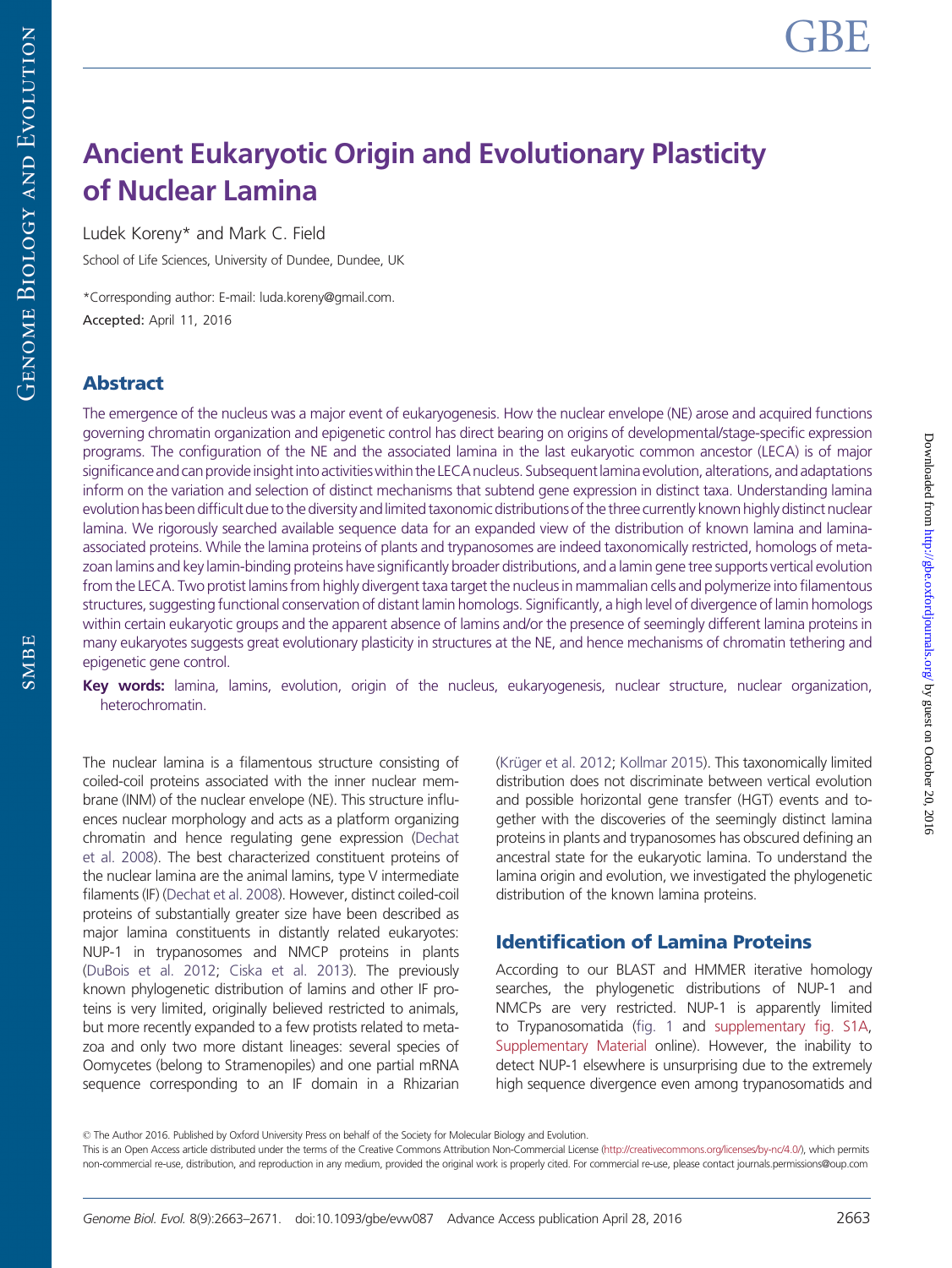SMBE

leaves open the possibility that NUP-1 homologs are more broadly distributed. The NMCPs were previously reported as land plant (Embryophyta) restricted ([Ciska et al. 2013](#page-8-0)), but here we identified homologs in charophyte algae [\(supplemen](http://gbe.oxfordjournals.org/lookup/suppl/doi:10.1093/gbe/evw087/-/DC1)[tary fig. S1A,](http://gbe.oxfordjournals.org/lookup/suppl/doi:10.1093/gbe/evw087/-/DC1) [Supplementary Material](http://gbe.oxfordjournals.org/lookup/suppl/doi:10.1093/gbe/evw087/-/DC1) online). Significantly, low sequence conservation between NMCPs from even closely related taxa suggests that, similar to NUP-1, NMCP distribution may be broader, but current tools are unable to detect any such putative divergent homologs. The major issue with identifying distant homologs of coiled-coil proteins in general is that certain amino acids are favored depending on their position within the heptad repeats of the  $\alpha$ -helix to enable the coiled-coil interaction with the other chain(s). Consequently, there is a certain level of sequence similarity even between coiled-coil proteins with presumed independent origins (e-values typically between 1E-04 and 1E-07). Thus, proteins that diverged to this level of similarity cannot be unambiguously determined as homologs, even if they were in fact closely related. Furthermore, coiled-coil filaments are generally prone to rapid evolution [\(Fleury-Aubusson 2003;](#page-8-0) [Gould](#page-8-0) [et al. 2011](#page-8-0); [Holden et al. 2014\)](#page-8-0), likely due to few interactions with other proteins within a cell ([Fleury-Aubusson 2003](#page-8-0)) as well as the low-sequence complexity within coiled-coil regions. As a result, coiled-coil proteins belonging to the same family often display similar levels of divergence as that between proteins from unrelated families and this makes identification of distant homologs of any coiled-coil protein a difficult task. This issue concerns both NUP-1 and NMCPs as they lack other distinctive or discriminatory conserved domains [\(supplementary fig. S1B](http://gbe.oxfordjournals.org/lookup/suppl/doi:10.1093/gbe/evw087/-/DC1), [Supplementary Material](http://gbe.oxfordjournals.org/lookup/suppl/doi:10.1093/gbe/evw087/-/DC1) online).

In contrast, metazoan lamins possess a highly distinctive additional lamin tail domain (LTD) that bears an immunoglobulin-like fold [\(Dechat et al. 2008\)](#page-8-0). Our expanded iterative homology searches for lamins identified significant hits in a much broader array of protists than previously. Altogether, we found lamin homologs in 12 distinct eukaryotic lineages: Metazoa, Choanoflagellates, Filasterea, Ichthyosporea, Dictyostelids, Rhizaria, Haptophytes, Dinoflagellates, Bicosoecida, Hyphochytridiomycetes, Oomycetes, and Ochrophytes [\(fig. 1](#page-2-0) and [supplementary table S1,](http://gbe.oxfordjournals.org/lookup/suppl/doi:10.1093/gbe/evw087/-/DC1) [Supplementary Material](http://gbe.oxfordjournals.org/lookup/suppl/doi:10.1093/gbe/evw087/-/DC1) online). All candidates were verified by reverse BLAST against metazoa and returned lamins as top hits. By using either the whole lamin protein sequences or specific domains as queries, we found that all homologs could be identified using the LTD domain alone, while some homologs failed to be found when queried with just the rod domain and other coiled-coil proteins were frequently identified as unspecific hits. This suggests that putative lamin homologs with divergent or no LTD may be challenging to identify.

A domain recognized as LTD by NCBI CD-search also occurs in a variety of bacterial proteins, including enzymes that are clearly not lamins, but were retrieved by searches using the LTD as query. Proteins with such an LTD-like domain are present also in several eukaryotes [\(supplementary table S1,](http://gbe.oxfordjournals.org/lookup/suppl/doi:10.1093/gbe/evw087/-/DC1)

[Supplementary Material](http://gbe.oxfordjournals.org/lookup/suppl/doi:10.1093/gbe/evw087/-/DC1) online) but none contain coiled-coil regions or other lamin-like features and hence can be excluded as direct lamin relatives. Nevertheless, this raises the possibility that the LTD domain descended from prokaryotes and fused with an ancestral coiled-coil protein in the course of early eukaryotic evolution to produce the eukaryotic lamin.

# Evolution of Lamins

A phylogenetic tree of identified lamin homologs mirrors the current view of eukaryotic evolution, itself derived from phylogenetic reconstructions using concatenated data from hundreds of proteins [\(Burki 2014\)](#page-8-0) [\(fig. 1\)](#page-2-0). Such a coincident topology between species and gene trees is strong evidence for vertical evolution, suggesting that HGT events are unlikely. The most parsimonious interpretation is direct descent from an ancient eukaryotic lamin. Although the root position within the eukaryotic phylogeny is uncertain [\(Burki 2014](#page-8-0)) the most favored 'unikont–bikont' rooting, supported by a recent study ([Derelle et al. 2015](#page-8-0)) suggests a pre-last eukaryotic common ancestor (LECA) lamin origin as homologs are present in both subgroups.

By comparing homologous lamin sequences, we attempted to reconstruct the ancestral lamin [\(fig. 2](#page-3-0) and [supple](http://gbe.oxfordjournals.org/lookup/suppl/doi:10.1093/gbe/evw087/-/DC1)[mentary fig. S2,](http://gbe.oxfordjournals.org/lookup/suppl/doi:10.1093/gbe/evw087/-/DC1) [Supplementary Material](http://gbe.oxfordjournals.org/lookup/suppl/doi:10.1093/gbe/evw087/-/DC1) online). All major eukaryotic lineages possessing identifiable lamin homologs also possess representatives with well-conserved domain architecture, retaining all sequence motifs typical for metazoan lamins: a CDK1 phosphorylation site, monopartite nuclear localization signal (NLS), and a CaaX prenylation motif ([Dechat](#page-8-0) [et al. 2008](#page-8-0)). The level of conservation between these wellconserved lamins is further underlined by conserved interruptions in the predicted coiled-coil regions [\(supplementary fig.](http://gbe.oxfordjournals.org/lookup/suppl/doi:10.1093/gbe/evw087/-/DC1) [S2,](http://gbe.oxfordjournals.org/lookup/suppl/doi:10.1093/gbe/evw087/-/DC1) [Supplementary Material](http://gbe.oxfordjournals.org/lookup/suppl/doi:10.1093/gbe/evw087/-/DC1) online). The ancestral eukaryotic lamin is therefore predicted as very similar to the B-type lamins of metazoa but likely possessed an additional heptadrepeat interruption (LX) [\(fig. 2](#page-3-0) and [supplementary fig. S2](http://gbe.oxfordjournals.org/lookup/suppl/doi:10.1093/gbe/evw087/-/DC1), [Supplementary Material](http://gbe.oxfordjournals.org/lookup/suppl/doi:10.1093/gbe/evw087/-/DC1) online). The lamins of Oomycetes, Dinoflagellates, and Haptophytes are most similar to this ancestral architecture.

The conservation of predicted secondary structure, even in distant lamin homologs, implies conserved function. Genetic tools are limited or absent from the protists where novel lamins were identified, so we turned to a mammalian heterologous system. We selected two candidate lamins from the taxa least related to animals for which an entire mRNA coding sequence was available and expressed them as N-terminal fusions with eGFP in HEK293T cells. One homolog selected was from Symbiodinium goreaui, a Dinoflagellate, and the second from Phytophthora infestans, an Oomycete. Both proteins were detected as filamentous structures within the nucleus [\(fig. 3](#page-4-0)). The lamin of S. goreaui was present as long filaments ( $\leq$ 5  $\mu$ m) concentrating at the nuclear periphery. The filaments of the P. infestans lamin were shorter and spread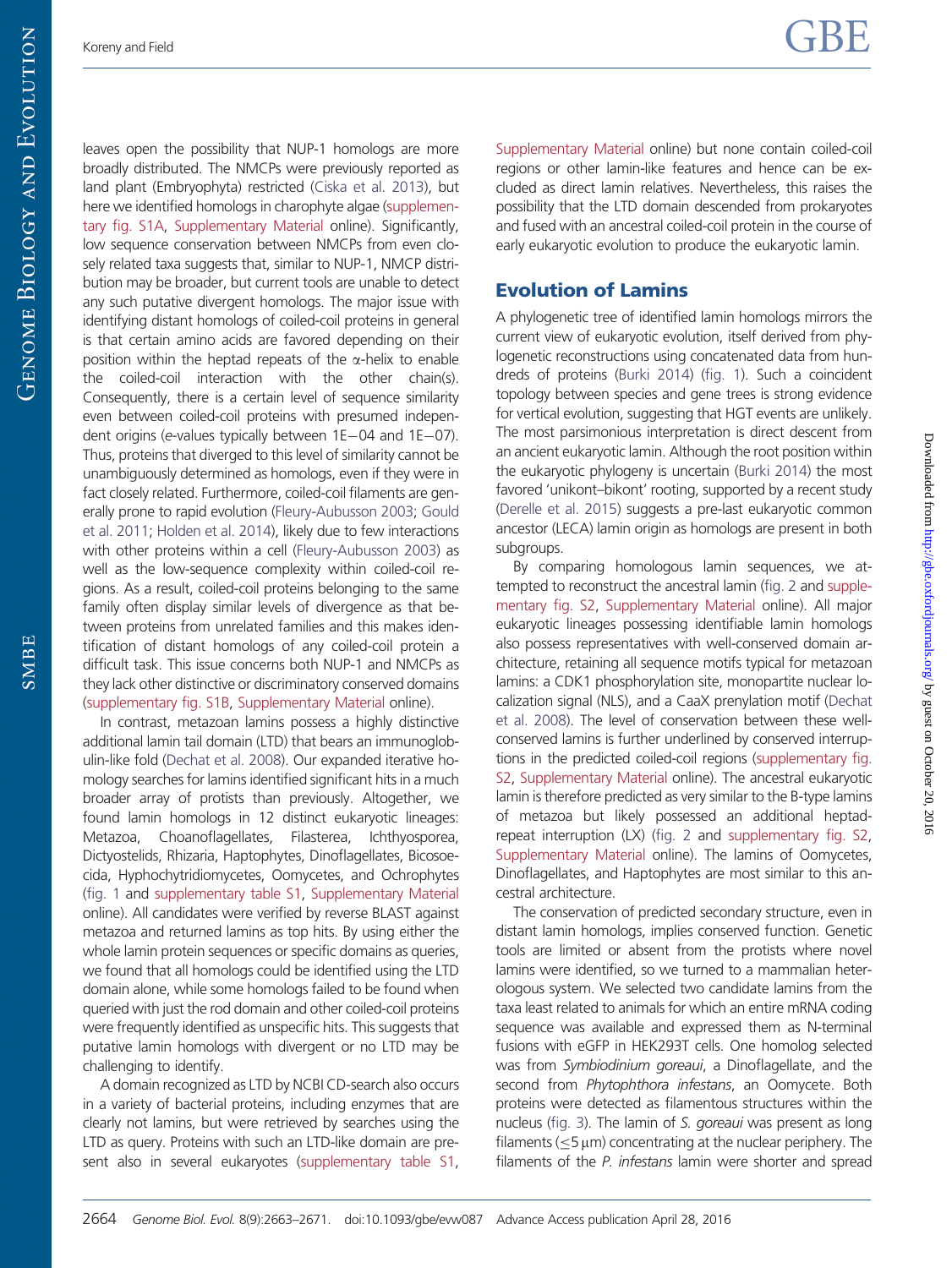# <span id="page-2-0"></span>Evolution of Nuclear Lamina  $\mathbf{GBE}$



FIG. 1.—The phylogeny of lamins reflects the eukaryote species topology. A maximum likelihood tree of the lamin homologs (left) is compared with a schematic tree of eukaryotic taxa with available genome sequences, and represents the current view of eukaryotic phylogeny (right). Numbers above branches are PhyML SH-like approximate likelihood-ratio test/bootstrap/Bayesian posterior probability values. The duplicated lamin genes are distinguished by number and each copy is highlighted with yellow or green. In case of metazoa, only the B-type lamin homologs were used for phylogenetic inference. For details on the gene duplications that led to expansion of IF proteins in metazoa, see the recent phylogenetic analysis in [Kollmar \(2015\).](#page-8-0) Species names are listed in brackets for taxa with a limited number of sequenced genomes (<3). Lineages with identifiable lamin homologs are highlighted in red. The distribution of distinct lamina systems, that is NUP-1 in trypanosomatids and NMCPs in plants, is highlighted in blue and green, respectively. The numbers of branches on the tree of eukaryotes stand for higher order taxa: 1—Holozoa, 2—Opisthokonta, 3—Amoebozoa, 4—Amorphea (or Opimoda, former Unikonts), 5—Excavata, 6—Archaeplastida (or Plantae), 7—Alveolata, 8—Stramenopiles, 9—SAR clade.

SMBE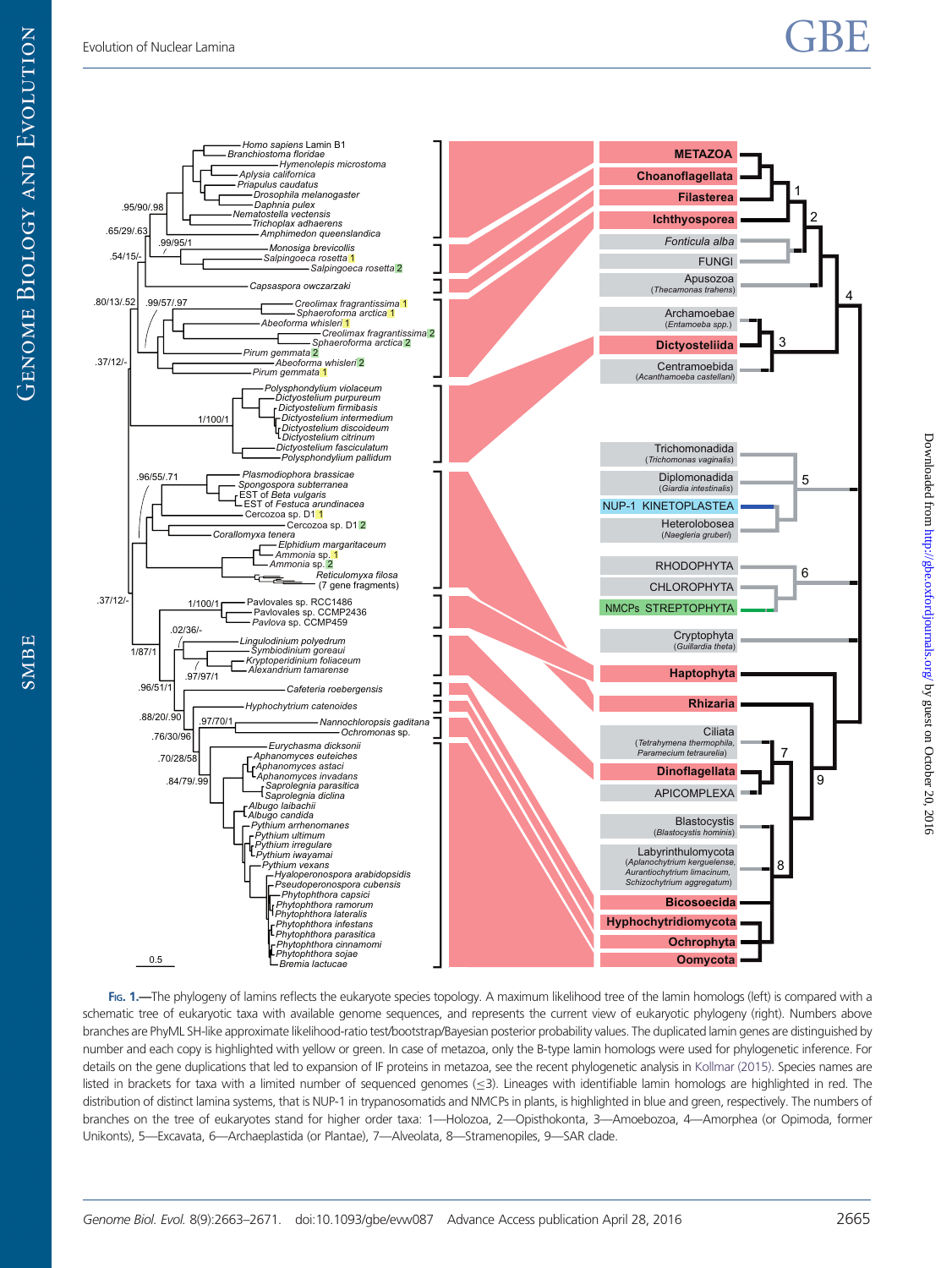Downloaded from  $http://gbe.oxfordjounalso.org/ by guest on October 20, 2016$ 

Downloaded from http://gbe.oxfordjournals.org/ by guest on October 20, 2016

<span id="page-3-0"></span>

FIG. 2.—Comparison of lamin architecture across eukaryotes. Sequence motifs and structural elements are highlighted: CDK1 phosphorylation consensus sequence in red, classical NLS in blue, CaaX motif in orange, and Ig-like LTD domain highlighted in yellow. Coiled-coil regions and the interruptions in the heptad repeats were predicted in Marcoil (dark green) and Pcoils (light green). The heptad-repeat interruptions are named according to animal IF proteins. An additional interruption between L1 and L12 that was predicted in many of the lamins and was presumably present in LECA is marked as LX. See [supplementary figure S3,](http://gbe.oxfordjournals.org/lookup/suppl/doi:10.1093/gbe/evw087/-/DC1) [Supplementary Material](http://gbe.oxfordjournals.org/lookup/suppl/doi:10.1093/gbe/evw087/-/DC1) online, for sequence alignment and predicted pattern of heptad repeats in the filament domain and secondary structure elements in the LTD domain. The phylogenetic relationships between lamins are displayed on left, together with the level of divergence in respect to sequence, domain architecture and a presence of sequence motifs (grey scale). The asterisks point to the lineage-specific duplications of lamin gene.

throughout the nucleus with no clear perinuclear enrichment, suggesting little or no anchoring to the NE [\(fig. 3\)](#page-4-0), despite the presence of a likely functional prenylation signal (see supplementary text and [supplementary fig. S3](http://gbe.oxfordjournals.org/lookup/suppl/doi:10.1093/gbe/evw087/-/DC1), [Supplementary](http://gbe.oxfordjournals.org/lookup/suppl/doi:10.1093/gbe/evw087/-/DC1) [Material](http://gbe.oxfordjournals.org/lookup/suppl/doi:10.1093/gbe/evw087/-/DC1) online, for details). Therefore, additional sequence features are likely required for NE association and the P. infestans lamin is not fully compatible with the mammalian system. Nonetheless, heterologous expression demonstrated that S. goreaui and P. infestans lamins are nuclear targeted and assemble into filaments. Taken together with conservation of predicted secondary structure, these data are strong evidence for conservation of function and assignment as bona fide lamins.

Although broad, the phylogenetic distribution of lamin homologs in eukaryotes is patchy, with multiple examples of clear homologs identified in one taxon but not in a sister lineage [\(fig. 1\)](#page-2-0). Most homologs are relatively well conserved and easily identified in searches, even between distant eukaryotic lineages and with a dramatic e-value discrimination by significance between lamin homologs and the next hit. In taxa where lamin homologs were not identified, top hits were clearly nonspecific, making it unlikely that canonical lamins were overlooked ([supplementary fig. S4](http://gbe.oxfordjournals.org/lookup/suppl/doi:10.1093/gbe/evw087/-/DC1), [Supplementary](http://gbe.oxfordjournals.org/lookup/suppl/doi:10.1093/gbe/evw087/-/DC1) [Material](http://gbe.oxfordjournals.org/lookup/suppl/doi:10.1093/gbe/evw087/-/DC1) online).

The lamin distribution suggests a large number of independent losses and is difficult to explain given the biological importance of the nuclear lamina. A possibility is that lamin sequences diverged dramatically in those eukaryotes that appear to be lamin-free. Despite the presence of well-conserved lamins across eukaryotic lineages, we also identified several poorly conserved homologs that lack one or more of the canonical lamin features (fig. 2). This is well documented in animals, where lamins expanded into a variety of IF proteins that acquired novel functions outside nucleus [\(Weber et al.](#page-8-0) [1989](#page-8-0); [Dodemont et al. 1990](#page-8-0); Döring and Stick 1990; [Kollmar](#page-8-0) [2015](#page-8-0)). However, we found that duplications of lamin genes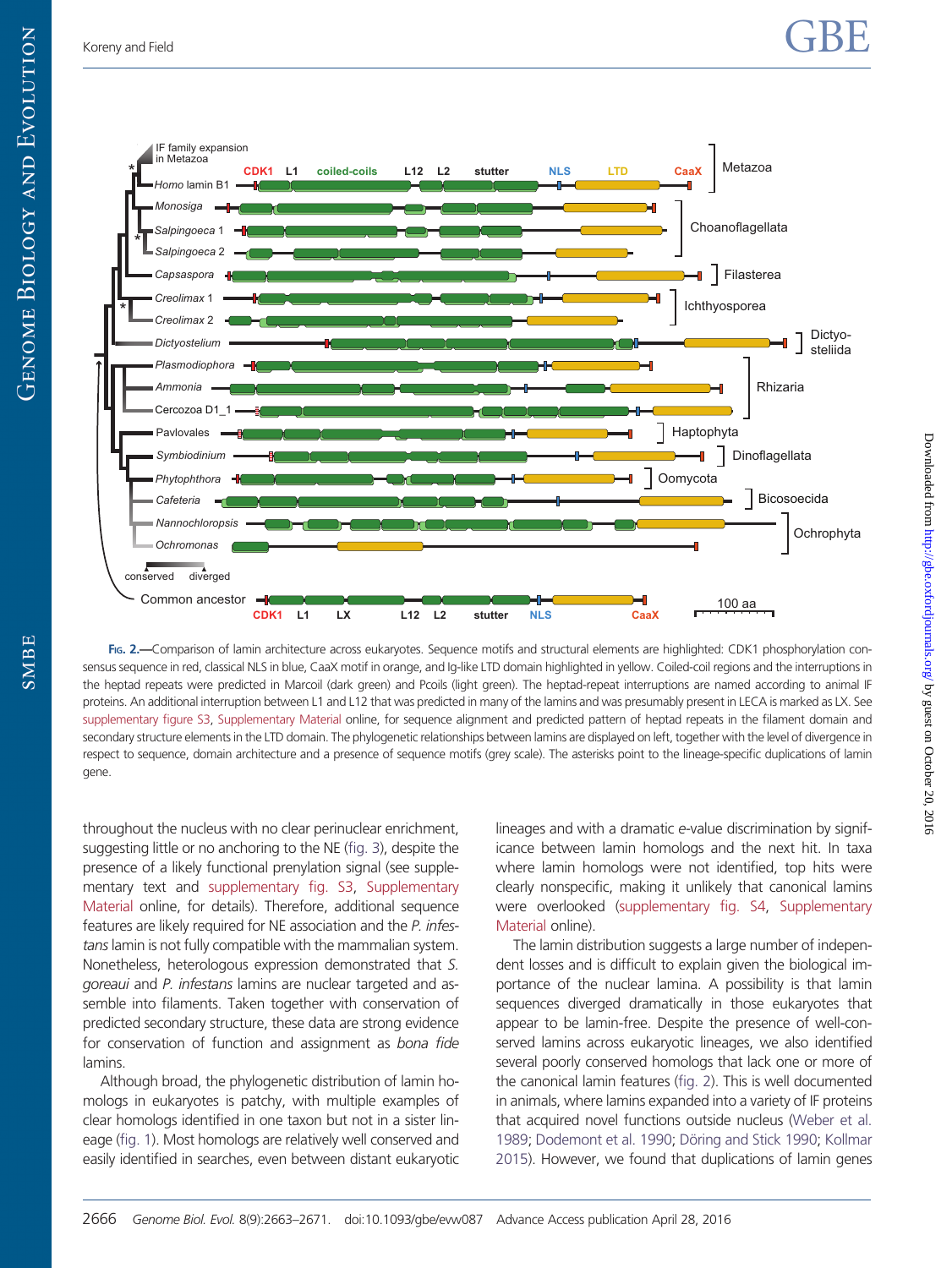<span id="page-4-0"></span>**GENOME BIOLOGY AND EVOLUTION** 

**SMBE** 



FIG. 3.—Localization of eGFP-Lamin fusion proteins expressed in HEK293T mammalian cells. The green signal is the fluorescence of the eGFP fused to the lamin of S. goreaui or P. infestans. Two sets of images of two different optical sections were taken to better evaluate the intra-nuclear localization. The instrument was focused on the midsection of the nucleus for the images in the left column and on the top of the NE for the images in the right column. The mAb414 antibody that stains the nuclear pore complex (in red), visible as a ring on a midsection or as dots at the top of the NE, was used as a reference. The scale bar on the right bottom of the figure is common to all images.

had occurred also in ichthyosporeans, three rhizarian species, and a choanoflagellate Salpingoeca [\(fig. 1](#page-2-0)). Each of the ichthyosporean species sampled has two lamin homologs. One is a well-conserved lamin, while the second lacks the CDK1 site, NLS, and CaaX [\(fig. 2,](#page-3-0) represented by Creolimax). This suggests a functional divergence, with one of the duplicates potentially acquiring novel roles outside the nucleus, echoing the IF family expansion of Metazoa. In contrast, the multiple copies of lamin genes in Salpingoeca and the three rhizarian species have remained fairly similar.

All remaining lamin-containing taxa possess a single identifiable lamin gene per genome, usually highly conserved, but in several species even this single copy gene is diverged significantly. The most divergent and atypical lamin examples are the two homologs from Ochrophytes (Nannochloropsis and Ochromonas), in contrast to the canonical and well-conserved lamins of the closely related Oomycetes [\(fig. 2,](#page-3-0) represented by Phytophthora). This demonstrates great evolvability of lamin homologs in a narrow taxonomic context and also suggests that the inability to identify lamins in some lineages may reflect high divergence rather than complete loss. This also raises the possibility that the NMCP proteins of plants and NUP-1 of trypanosomes represent extremely diverged homologs of lamins. There is a high variability in NMCP and NUP-1 sequences even among closely related taxa, which is also apparent from comparisons of domain architecture and heptadrepeat patterns in the coiled-coil regions ([supplementary fig.](http://gbe.oxfordjournals.org/lookup/suppl/doi:10.1093/gbe/evw087/-/DC1) [S1B,](http://gbe.oxfordjournals.org/lookup/suppl/doi:10.1093/gbe/evw087/-/DC1) [Supplementary Material](http://gbe.oxfordjournals.org/lookup/suppl/doi:10.1093/gbe/evw087/-/DC1) online), and suggests that NUP-1 and NMCPs have undergone fast evolution. However, it is not currently possible to discriminate between the possibilities of NMCPs and NUP-1 being diverged lamins or products of convergence.

It is likely that novel lamina configurations are present in taxa lacking homologs of lamins, NUP-1, or NMCPs [\(fig. 1\)](#page-2-0).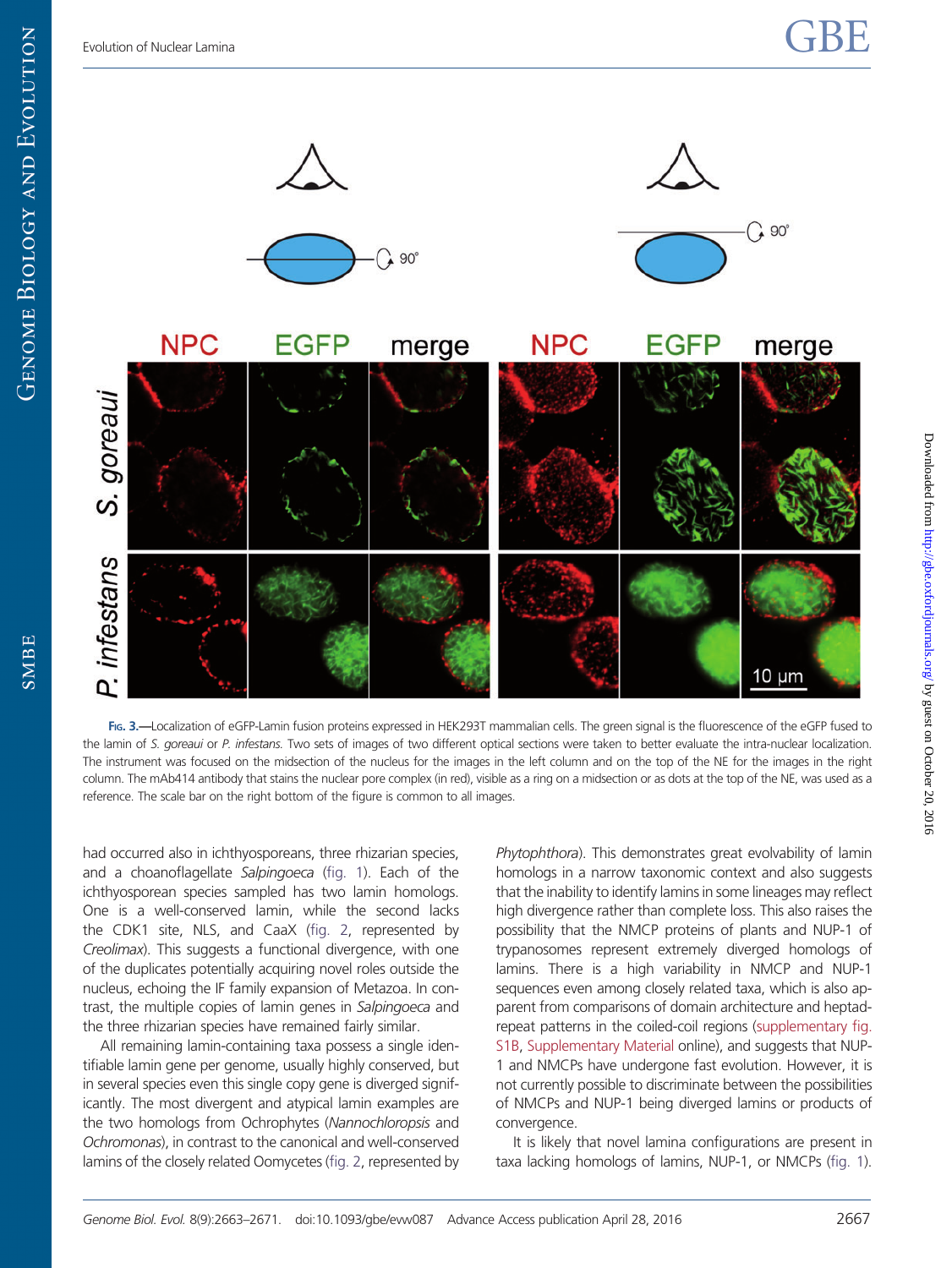Downloaded from  $http://gbe.oxfordjounalso.org/ by guest on October 20, 2016$ 

Downloaded from http://gbe.oxfordjournals.org/ by guest on October 20, 2016

Indeed, lamina-like structures were revealed by ultrastructural analyses in some of these lineages ([Pappas 1956](#page-8-0); [Beams et al.](#page-8-0) [1957;](#page-8-0) [Raikov 1982](#page-8-0); [Wen 2000](#page-8-0)) but biochemical fractionation and proteomics studies are needed to identify the molecular identity of the proteins involved. However, the conclusion that some eukaryotes lack the lamina-like meshwork of filamentous proteins is inescapable. Fungi provide a robust example of a lineage where such a structure is apparently missing [\(Cardenas et al. 1990](#page-8-0)).

# Lamina-Associated Proteins and Functional Redundancy at the NE

Several integral membrane proteins of the INM, that usually bind to the nuclear lamina, possess functions ascribed to lamins in lamin-deficient organisms and may potentially compensate for their absence ([Taddei et al. 2004;](#page-8-0) [Bupp et al.](#page-8-0) [2007;](#page-8-0) [Hattier et al. 2007](#page-8-0); [Gonzalez et al. 2012\)](#page-8-0). Previous reports have suggested a constrained distribution of these INM proteins, but were based on limited sampling [\(Brachner and](#page-8-0) [Foisner 2011;](#page-8-0) [Wilson and Dawson 2011\)](#page-8-0). We re-examined the evolutionary representation of these lamin-associated INM proteins to evaluate possible co-evolution within the lamin system, with improved taxon sampling and more sensitive search algorithms. We were unable to conduct a similar investigation for NUP-1 or the NMCPs as characterization of these systems in terms of interacting proteins is rudimentary.

The LINC complex bridges both nuclear membranes and connects the lamina with the cytoskeleton and contains SUN and KASH domain proteins [\(Tzur et al. 2006](#page-8-0)). SUN domain proteins are widely distributed across eukaryotes ([fig. 4A\)](#page-6-0) and have conserved secondary structures, despite great size variation [\(Field et al. 2012\)](#page-8-0). Their binding partners, the KASH domain proteins, in contrast display high-sequence variability, precluding confident identification outside metazoa. However, functionally analogous proteins with similar properties and domain architecture have been described in fungi and plants ([Rothballer and Kutay 2013](#page-8-0); [Graumann et al. 2014](#page-8-0)), suggesting that both protein components of the LINC complex were present in LECA [\(fig. 4B\)](#page-6-0).

LEM domain proteins connect chromatin to the NE [\(Wilson](#page-8-0) [and Foisner 2010\)](#page-8-0); their phylogenetic distribution is complex, as individual domains present in these proteins appear to have been shuffled and have distinct phylogenetic patterns [\(fig. 4](#page-6-0)). Using the emerin N-terminal LEM domain as query for PSI-BLAST and iterative HMMER searches, we identified all known mammalian LEM domain proteins (Man1, Lap2, LEMD1 plus Ankle1, and 2) but only a single nonanimal homolog in Capsaspora, a protist closely related to animals. This suggests that current animal LEM domain protein diversity was created by metazoan gene duplications and that the LEM domain is indeed Holozoa-specific. However, the MSC (Man1-Src1p C-terminal) domain of Man1 and LEMD2, shared also by the Scr1/Heh2/Man1/Lem2 proteins of yeasts, is broadly distributed ([fig. 4A](#page-6-0)). Significantly, the MSC proteins of fungi and many protists possess a distinct N-terminal LEM-like domain, also present in the vertebrate Lap2 proteins where it is positioned at the very N-terminus and upstream to the canonical LEM domain [\(fig. 4B\)](#page-6-0). In summary, among the known vertebrate LEM-domain proteins, only those containing the C-terminal MSC domain are widely distributed, but possess distinct N-terminal domains or none. The MSC and LEM-like domains bind directly to DNA and are evolutionarily older, while the LEM domain binds to chromatin via BAF and evolved within the animal lineage [\(Brachner and Foisner](#page-8-0) [2011](#page-8-0)) [\(fig. 4B and](#page-6-0) C).

The lamin B receptor (LBR), which also facilitates connections between NE and chromatin in mammalian cells, is similar to certain LEM domain proteins restricted to animals (deuterostomes in case of LBR). It is possible that some animal-specific chromatin-binding NE proteins such as emerin, Lap2, and LBR evolved as an adaptation to open mitosis, since they reconstitute around chromosomes early in telophase and play a pivotal role in the NE reformation process ([Foisner 2003](#page-8-0)).

Overall, the phylogenetic distribution of lamin-binding proteins suggests that NE components facilitating connections between the lamina, the cytoskeleton, and the chromatin were likely also included in the LECA NE [\(fig. 4\)](#page-6-0). Significantly, none of this cohort of lamina-associated proteins is detected in trypanosomatids.

Growing evidence suggests that lamin-binding integral NE proteins with adhesive domains are sufficient for tethering chromatin to the nuclear periphery and regulation of position-mediated gene expression [\(Brachner and Foisner 2011\)](#page-8-0). The MSC/LEM-like domain containing proteins anchor telomeres to the NE in fission yeast ([Gonzalez et al. 2012\)](#page-8-0) while the SUN-domain containing protein Mps3 and perinuclear protein Esc1 facilitate the attachment to chromatin via interaction with the Sir4 pathway of chromatin tethering and silencing in the budding yeast [\(Taddei et al. 2004;](#page-8-0) [Bupp et al.](#page-8-0) [2007](#page-8-0)). Such interactions between chromatin and INM proteins likely also impart stiffness to yeast nuclei [\(Schreiner](#page-8-0) [et al. 2015\)](#page-8-0), demonstrating that, as for chromatin tethering, the role of lamins as scaffolds supporting nuclear shape may be dispensable and supported by other proteins. In mammals, lamins are required for correct organ development but, surprisingly, are nonessential for NE structure and proliferation in embryonic stem cells [\(Fong et al. 2006](#page-8-0); [Coffinier et al. 2011\)](#page-8-0). The yeast nuclear basket coiled-coil protein Mlp2 forms filaments and a network interconnecting individual NPCs potentially providing further structural support [\(Kosova et al. 2000](#page-8-0)) and the human Mlp homolog Tpr also can polymerize into long filamentous structures. Mlp/Tpr homologs are widely distributed among eukaryotes and likely present in LECA [\(Field](#page-8-0) [et al. 2014\)](#page-8-0). It is possible that lamins emerged as the dominant scaffold proteins supporting the NE only in some lineages, whereas in others this function was assumed by phylogenetically unrelated proteins.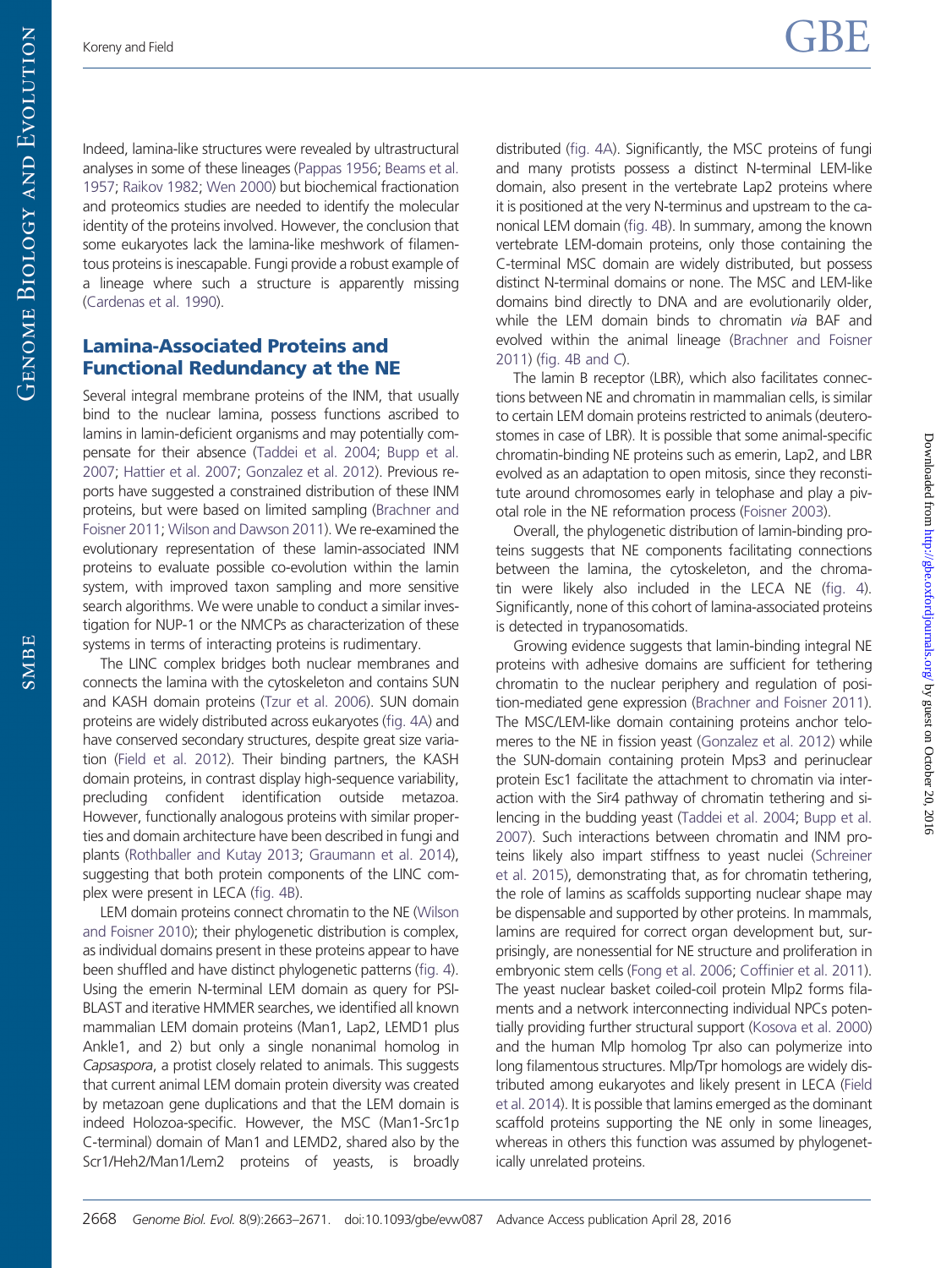<span id="page-6-0"></span>

FIG. 4.—Phylogenetic distribution and evolution of NE proteins in eukaryotes. (A) Distribution of proteins with lamin-like functions and lamina-associated proteins among major eukaryotic lineages. Colored circles correspond to colors of proteins and protein domains in  $(B, C)$ , while proteins represented by grey circles are omitted in (B). For the LEM-domain proteins, the distribution is shown separately for each conserved domain (LEM, LEM-like, and MSC domain). The circles are connected in taxa where two different domains exist as parts of the same polypeptide. Names of eukaryotic supergroups are capitalized. Haptophytes and Cryptophytes currently cannot be assigned to any recognizable supergroup. (B) Chromatin-binding NE proteins likely present in LECA compared with NE of vertebrates. Although the C-terminal part of LBR, which has C<sub>14</sub> sterol reductase activity, is broadly distributed among eukaryotes and presumably present in the ER of LECA, the N-terminal fusion with the lamin- and chromatin-binding tudor domain is restricted to Metazoa. The role of the chromatin-binding protein BAF in tethering of chromatin to the NE via interactions with the LEM domain of various proteins is also likely Metazoa restricted. (C) Co-evolution and origin of individual domains of known vertebrate LEM domain-containing proteins. While the origin of MSC (blue) and LEM-like (orange) domains can be tracked back to LECA, the LEM-domain (red), as well as the C-terminal region of emerin and Lap2b (green), is restricted to Holozoa. Downloaded from  $http://gbe.oxfordjounalso.org/ by guest on October 20, 2016$ 

Downloaded from http://gbe.oxfordjournals.org/ by guest on October 20, 2016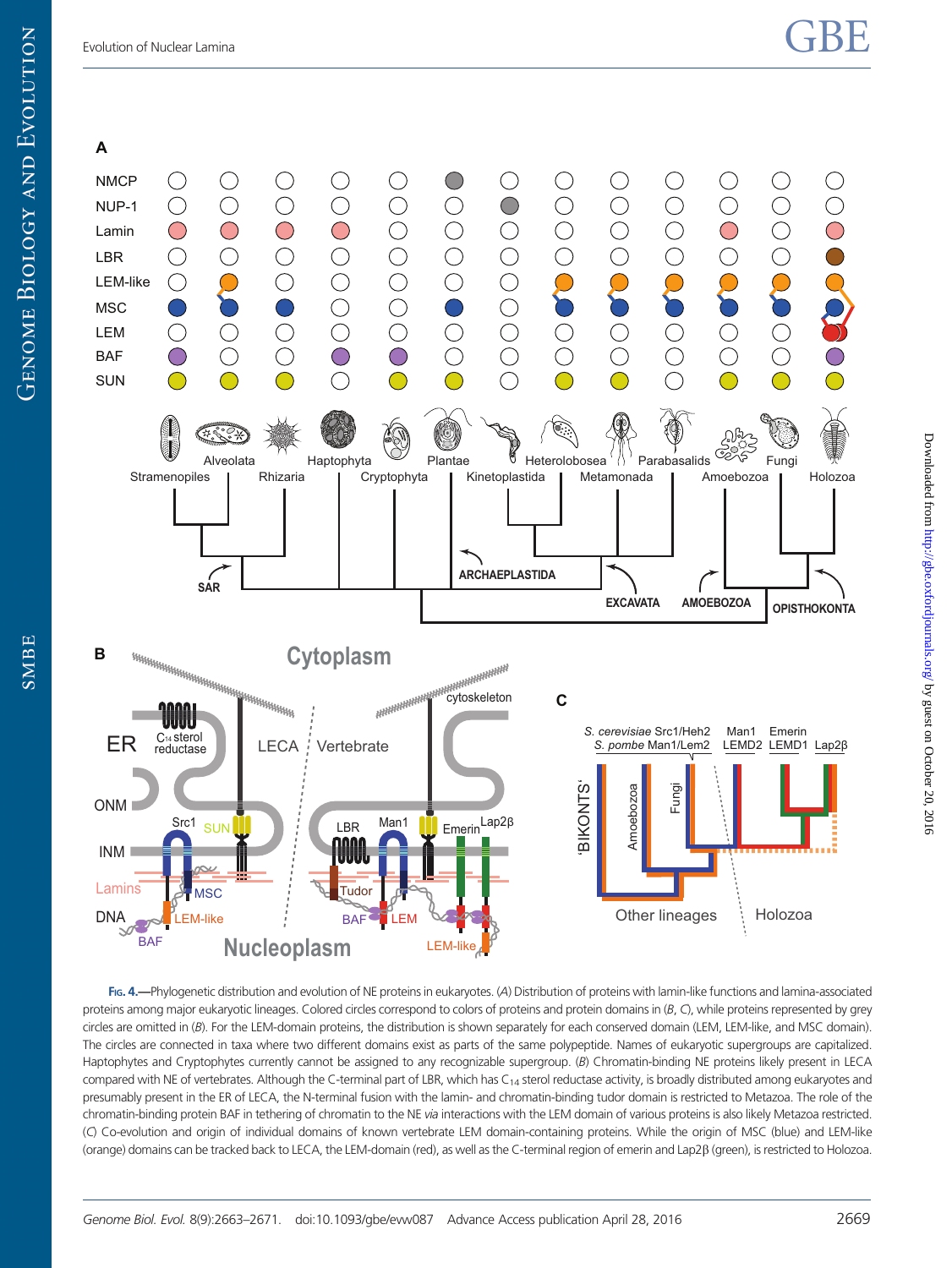SMBE

# **Conclusion**

Lamins are broadly distributed across eukaryotes, but with examples of within-lineage divergence and many losses. Such distribution supports the view of lamins as an ancient nuclear feature and suggests, in line with previous studies, that cytoplasmic IFs (e.g., keratin, vimentin, or desmin) arose much later in the evolution by duplications of the ancestral lamin gene in the metazoan lineage. However, the analyses presented here also suggest that a similar functional expansion may have occurred independently in other eukaryotic group(s). While several alternative solutions to building a lamina are now known, a coiled-coil architecture is common. As LECA possessed lamins this suggests the ability to regulate genes by inactivating chromosomal regions via heterochromatization, which itself implies a complex life cycle with developmentally regulated gene expression, and which is likely consistent with the great complexity of the LECA as revealed by many reconstructions. Determining those proteins comprising the nuclear lamina in other eukaryotic lineages, resolving how lamins diverged or came to be replaced and what effect this has on gene expression and other functions is of significant importance to understanding eukaryotic origins and diversity.

### Materials and Methods

#### Comparative Genomics

Metazoan lamin protein sequences, both full-length or the Cterminal tail domain, were used as queries for iterative BLAST (PSI-BLAST) (Altschul et al. 1997) and HMMER (jackhmmer) [\(Finn et al. 2011](#page-8-0)) searches against the NCBI-predicted protein database. Both BLAST and HMMER identified lamin-like proteins in Oomycetes, Choanoflagellates, and Capsaspora and the NE81 proteins of Dictyostelids as significant hits. This enlarged lamin dataset was subsequently used to screen additional genomic resources by BLAST, including NCBI's ESTs and whole genome shotgun contigs, Joint Genome Institute's genomes, MMETSP, and the Origins of Multicellularity Database at Broad Institute. The same strategy was applied to screen for homologs of lamin-binding proteins. All proteins used in this study are listed in [supplementary table S1,](http://gbe.oxfordjournals.org/lookup/suppl/doi:10.1093/gbe/evw087/-/DC1) [Supplementary](http://gbe.oxfordjournals.org/lookup/suppl/doi:10.1093/gbe/evw087/-/DC1) [Material](http://gbe.oxfordjournals.org/lookup/suppl/doi:10.1093/gbe/evw087/-/DC1) online.

#### Phylogenetic Analyses

Lamin sequences of the representative metazoan taxa and all the available lamin-like proteins of protists were aligned in Mafft ([Katoh and Standley 2013](#page-8-0)) and the alignment was edited in BioEdit ([Hall 1999](#page-8-0)). Edited alignments are provided below as [supplementary information](http://gbe.oxfordjournals.org/lookup/suppl/doi:10.1093/gbe/evw087/-/DC1) online. Maximum likelihood and Bayesian phylogenetic trees were constructed in PhyML 3.1 ([Guindon et al. 2010\)](#page-8-0) and Mr. Bayes [\(Ronquist](#page-8-0) [and Huelsenbeck 2003](#page-8-0)), respectively. The branch supports

were evaluated by bootstrap (1,000 iterations) and Bayesian posterior probabilities (10,000,000 generations).

#### Identification of Conserved Domains and Secondary Structure Predictions

The NCBI CD-search was used to identify conserved domains. Secondary structure elements and folds were predicted in Phyre2 ([Kelley and Sternberg 2009](#page-8-0)). PCOILS and MARCOIL (<http://toolkit.tuebingen.mpg.de>) were used for prediction of coiled-coil regions and the presence of heptad repeats.

#### Heterologous Expression and Localization

Phytophthora infestans RNA was kindly provided by Sebastian Schornack (SLCU, Cambridge, UK), reverse-transcribed to cDNA and used for PCR amplification of the lamin coding sequence. The coding sequence of S. goreaui lamina was optimized for mammalian expression and custom-synthesized as GeneArt Strings DNA Fragment (Life Technologies Ltd, Paisley, UK). Both lamin coding sequences were cloned into pEGFP-C3 and sequenced. pEGFP-C3::lamin constructs were transfected into HEK293T cells using FuGENE6 (Promega, Southampton, UK) and the expression of the full-length constructs was confirmed by Western blot [\(supplementary fig. S3](http://gbe.oxfordjournals.org/lookup/suppl/doi:10.1093/gbe/evw087/-/DC1), [Supplementary Material](http://gbe.oxfordjournals.org/lookup/suppl/doi:10.1093/gbe/evw087/-/DC1) online). eGFP::lamin fusion proteins were visualized using a ZEISS Axiovert 200M fluorescence microscope and the images captured with a ZEISS AxioCam. Nuclear pore complexes were costained using MAb414 monoclonal antibody (BioLegend UK Ltd, London, UK, 1:3,000) and Alexa Fluor 568 goat anti-mouse secondary antibody (Life Technologies Ltd, Paisley, UK, 1:1,000).

# Supplementary Material

[Supplementary text, figures S1–S4](http://gbe.oxfordjournals.org/lookup/suppl/doi:10.1093/gbe/evw087/-/DC1), [table S1,](http://gbe.oxfordjournals.org/lookup/suppl/doi:10.1093/gbe/evw087/-/DC1) and edited alignments are available at Genome Biology and Evolution online ([http://www.gbe.oxfordjournals.org/\)](http://www.gbe.oxfordjournals.org/).

# Acknowledgments

This work was supported by the Wellcome Trust (program grant 082813 to M.C.F.) and the Marie Curie foundation (fellowship 300013 to L.K.). The authors have no conflicts of interest to declare. We thank Sebastian Schornack (Cambridge, UK) for P. infestans RNA, Craig O'Hare (Dundee, UK) for mammalian cell culture, Iþaki Ruiz-Trillo (Barcelona, Spain) for sharing the 'Origins of Multicellularity database' sequence data and Michael Rout (New York) and Erik Schirmer (Edinburgh) for critical reading of the manuscript.

# Literature Cited

Altschul SF, et al. 1997. Gapped BLAST and PSI-BLAST: a new generation of protein database search programs. Nucleic Acids Res. 25:3389– 3402.